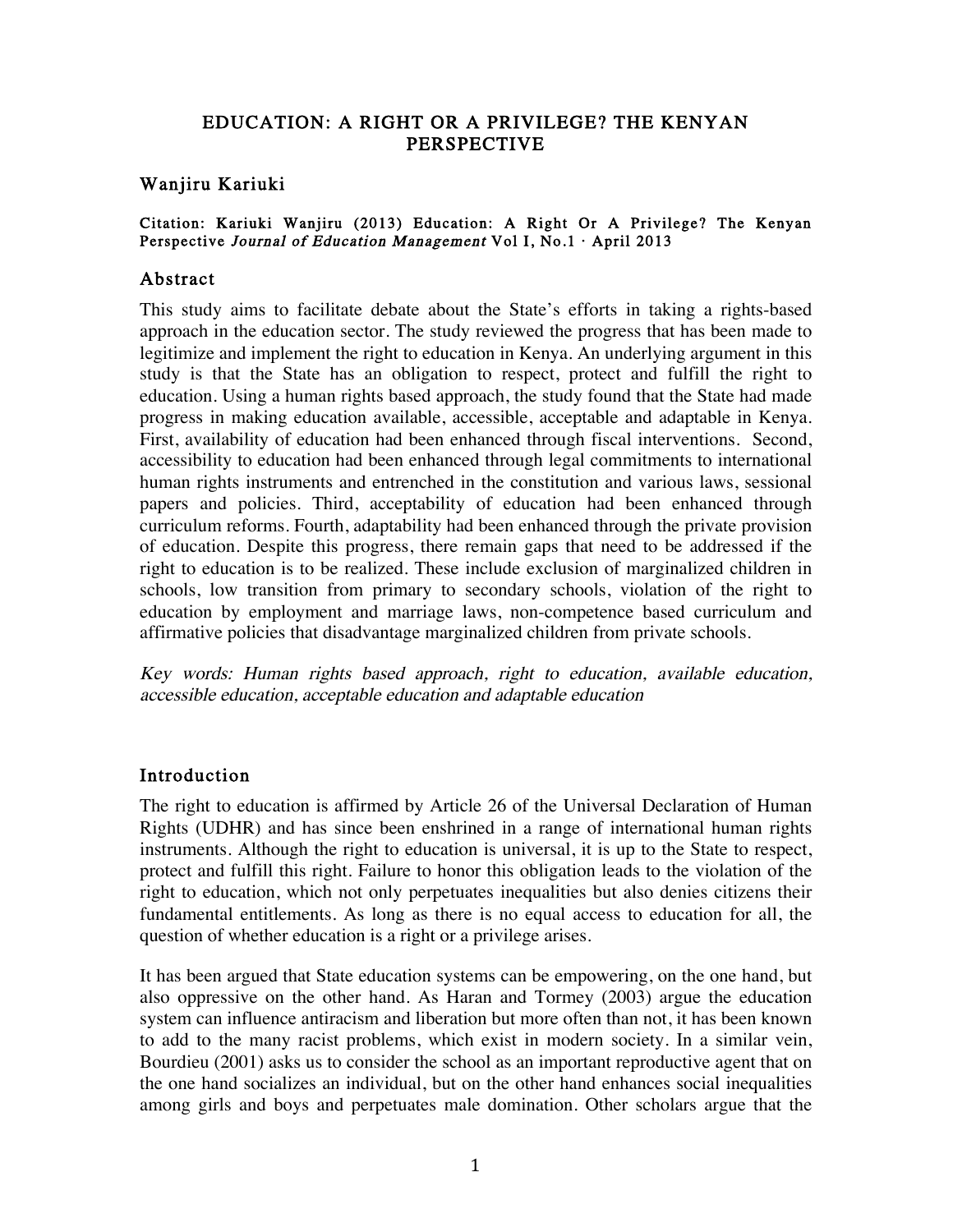education system can be an enabler of class inequalities, social division and fragmentation as opposed to social solidarity and cohesion (Smith, 2003; Collins & Yeskel, 2005).

The State education in Kenya has been criticized for reinforcing various inequalities. For example, the education system during the colonial era was stratified along racial lines with separate education systems for Europeans, Asians and Africans. Compared to European and Asian education, African education was characterized by limited access, low allocation of education revenue, selective and punitive public examinations and a racially biased school curriculum. This racially differentiated system was motivated by the need to dominate Africans politically and economically by the colonial government (Anderson, 1970; Kilemi, 1991; Republic of Kenya, 1964; Woolman, 2001). Gendered inequalities need to be considered in cases where negative stereotypes about girls are frequently reflected in teaching practices and in textbooks and other educational material (Republic of Kenya, 1999). Class inequalities are distinct if one considers that girls and children from poor households are the most affected by low enrolments, low transition rates, dropout rates and completion rates (Republic of Kenya, 2005).

# Problem Statement

Although there has been a shift in State policies towards including children in public education in Kenya, some critics are skeptical about the effectiveness of these policies. In his article "Universalizing Primary Education in Kenya: The Elusive Goal", Somerset (2009) argues that the State has launched three Free Primary Education programs first in 1974, second in 1979 and third in 2003, with impressive initial gains in improved access though difficult to sustain. In the same vein, it is argued that the right to free education is ultimately unfulfilled without resources. Ruteere (2006) notes, "to the hungry, the sick, and the children without access to education, the mere text of their rights is comforting but not satisfying" (Ruteere, 2006:13). Although the State is praised for offering a common curriculum that gives all students access to similar knowledge, it is argued that this does not necessarily guarantee an equal education: "Each school enacts the curriculum according to the resources available, the teachers training, teachers beliefs and decision making" (Brayon, 2013: 40). Further, Milligan (2011) faults the State for excluding local participation in favor of neo-imperial powers in the formulation of the secondary education policies. Whereas the State has made progress in promoting the right to education, little research has been done to systematically assess the extent to which the progress witnessed now relates to the Human Right Based Approach in advancing education for all. This paper seeks to fill this void.

# Literature Review

The Human Rights Based Approach (HRBA) is a conceptual framework that is based on international human rights standards and operationally directed to promoting and protecting human rights. The HRBA conceptualizes human rights as the supreme, inherent, and inalienable rights to life, to dignity, and to self- development. The State is expected under the rights based approach to respect, protect and fulfill these human rights while 'rights-holders' are expected to claim their rights. These rights are derived from the Universal Declaration of Human Rights (UDHR) and other international human rights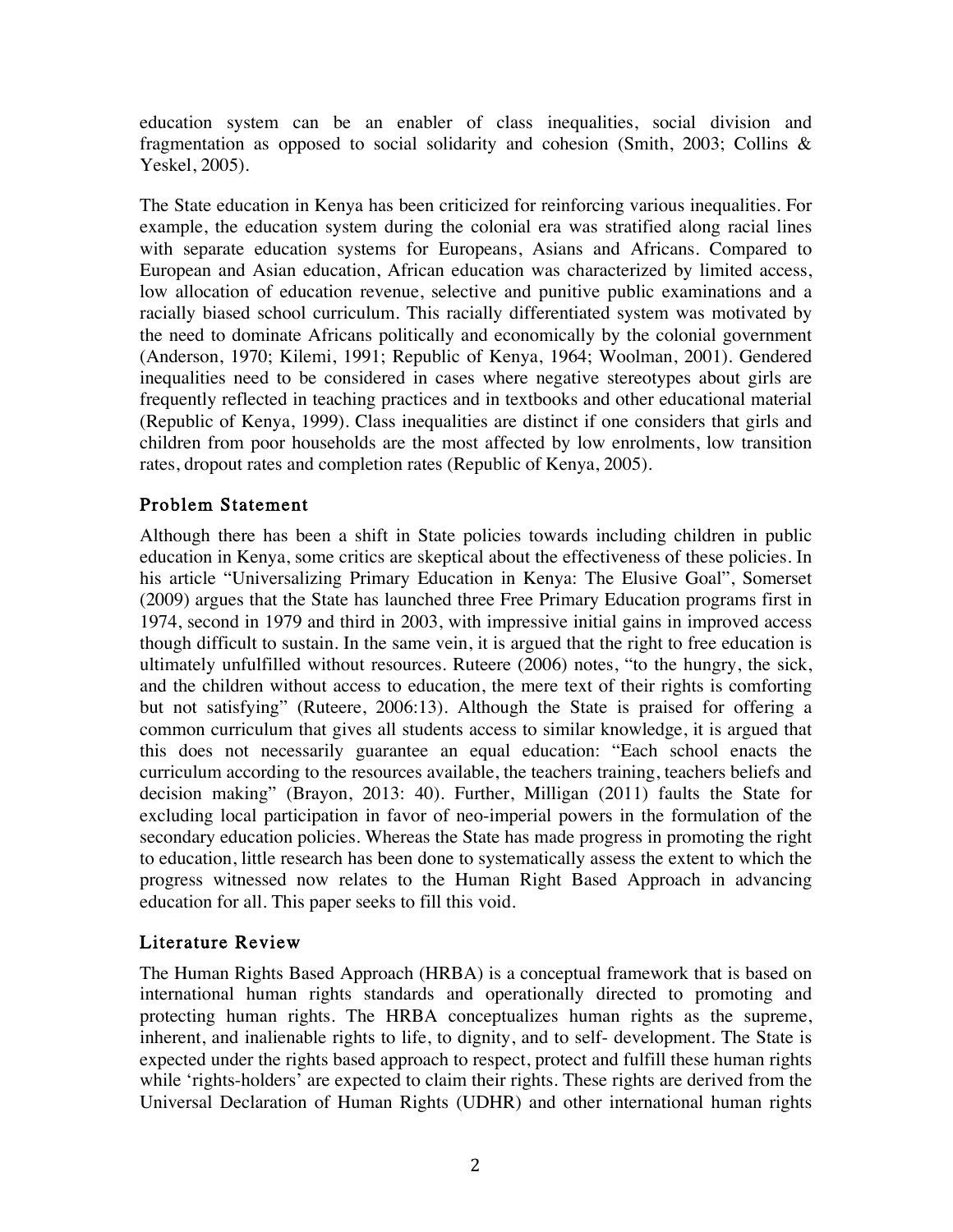instruments. Using this approach, all policies and programs are required to further the realization of human rights as laid down in these international human rights instruments. The HRBA requires that human rights and human rights principles are integrated in all aspects of programming work. It sets the guiding principles for ensuring that human rights are upheld in institutions that adopt these principles. It focuses on the principles of universality and inalienability; indivisibility; interdependence and inter-relatedness; nondiscrimination and equality; participation and inclusion; accountability and the rule of law (UNDP, 2003; UNFPA, 2004, OHCHR, 2009).

The human right to education espouses the principles of equality and non-discrimination, participation and accountability, and quality standards. According to Article 26 of the Universal Declaration of Human Rights (UDHR), "Everyone has the right to education. Education shall be free at least in the elementary and fundamental stages. Elementary education shall be compulsory". The right to education also finds expression in the UNESCO Convention against Discrimination in Education (UNESCO, 1960), Beijing Declaration and Platform for Action (1995), the International Covenant on Economic, Social and Cultural Rights (UN, 1966), the Convention on the Elimination of All Forms of Discrimination against Women (CEDAW) (UN, 1979), the Convention on the Elimination of All Forms of Discrimination against Women (CEDAW) (UN, 1979), the United Nations Convention on the Rights of the Child (CRC) (UN, 1989), the African Charter on the Rights and Welfare of the Child (OAU, 1999), the African Charter on Human and Peoples Rights (ACHPR, 2003), Education for All (EFA) (UN, 1990) which emanated from the Universal Declaration of Human Rights (UDHCR) and Millennium Development Goals (UNESCO, 2000).

# Methodology

The underlying objective of this paper is to examine the role of the State in promoting the right to education in Kenya. The conceptual framework of this article is based on the 4A framework (availability, accessibility, acceptability and adaptability). The framework was developed by Katarina Tomaševski's who was the first UN Special Rapporteur on the right to education and founder of the Right to Education Project. The UN committee on the Universal Economic, Social and Cultural Rights (ICESCR), in its General Comment No. 13 (UNCESR, 1999) thereafter adopted the framework. The 4A framework was developed to elaborate the right to education and is based on the human rights values of non-discrimination, equal opportunity and participation. The dimensions of the 4A framework are described below:

- i. Available: This embodies two different State obligations: the right to education as a civil and political right requires the State to permit the establishment of educational institutions by non-state actors, while the right to education as a social and economic right requires the State to establish them, or fund them, or use a combination of these and other means so as to ensure that education is available.
- ii. Accessible: Under this dimension the State is obliged to secure access to education for all children in the compulsory education age-range, but not for secondary and higher education. Moreover, compulsory education ought to be free of charge while post-compulsory education may entail the payment of tuition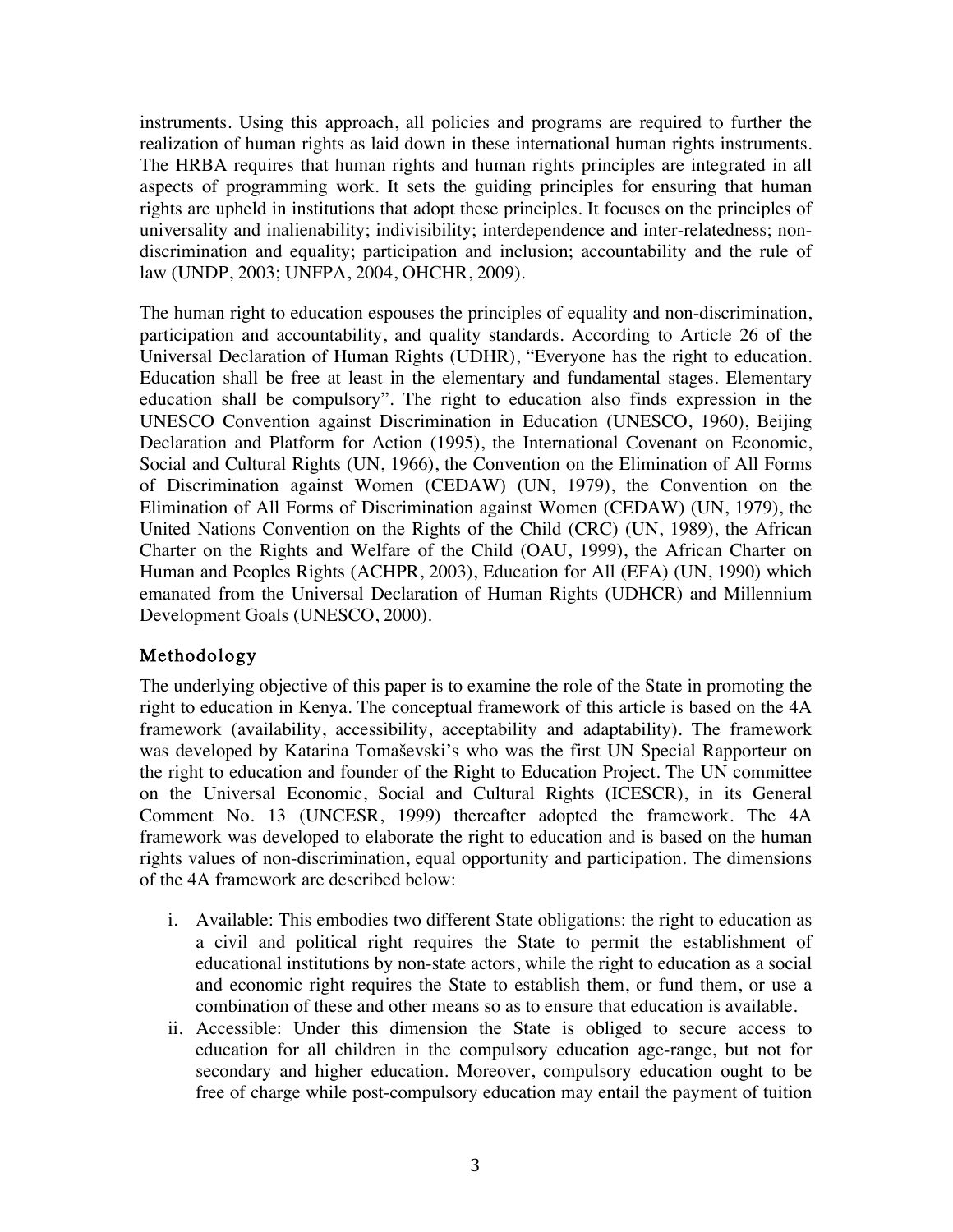and other charges and could thus be subsumed under 'affordability.'

- iii. Acceptable: Under this dimension the State must provide content of education that is relevant, culturally appropriate and of quality and that the human rights of all those involved must be respected and upheld. The scope of acceptability also includes censorship of school textbooks as a human rights violation. It also focuses on the language rights of indigenous and minority communities. Prohibition of corporal punishment is also a criterion of acceptability.
- iv. Adaptable: This dimension requires the State to provide an education that adapts to the diverse needs of children, the changing needs of society and to different contexts. It emphasizes that education ought to adapt to the best interests of each child in accordance with the Convention on the Rights of the Child.

Using a right based approach this study focuses on the progress that the State has made in making education available, accessible, acceptable and adaptable. Specifically, the study employs the 4 A framework to examine how the State in Kenya makes education (a) available through fiscal interventions; (b) accessible through legislation that promotes equal access to education; (c) acceptable through curriculum reforms; and (d) adaptable through provision of private education. Through content analysis, various government reports and legislation were examined and analyzed along the four dimensions as stated.

### Findings and Discussion

The study's findings are organized around the 4 A typology as follows:

# i. Availability of Education

The 4A framework dimension that focuses on making education 'available' takes into account the fiscal interventions made by the State to meets its obligation for the right to education. Making education available requires that the State observe the principle of equal opportunity, which is concerned that no child is left out or excluded from enjoying the right to education. Equitable distribution of education is a powerful driver towards achieving Education for All (EFA) and hence the right to education.

The major fiscal reforms introduced by the State towards the achievement of equitable access to education in Kenya include the provision of Free Primary Education (FPE) in 2003 and the Free Day Secondary Education (FDSE) in 2008. Under the FPE program, primary schools are given a capitation grant of Kshs. 1020 per child. These funds are disbursed into two accounts, namely, the School Instructional Management Bank Account (SIMBA) for the purchase of learning and teaching materials; and the General Purpose Account (GPA) that caters for repairs, maintenance, water sanitation and conservancy expenses. The government subsidy to public secondary schools under the FDSE program is based on an annual capitation grant of KES 10,265.00 per student that is disbursed to schools annually in three tranches. However, the parents are required to meet the boarding fee component. Other fiscal reforms related to free schooling include State support to low-cost primary boarding schools in Arid and Semi-Arid Lands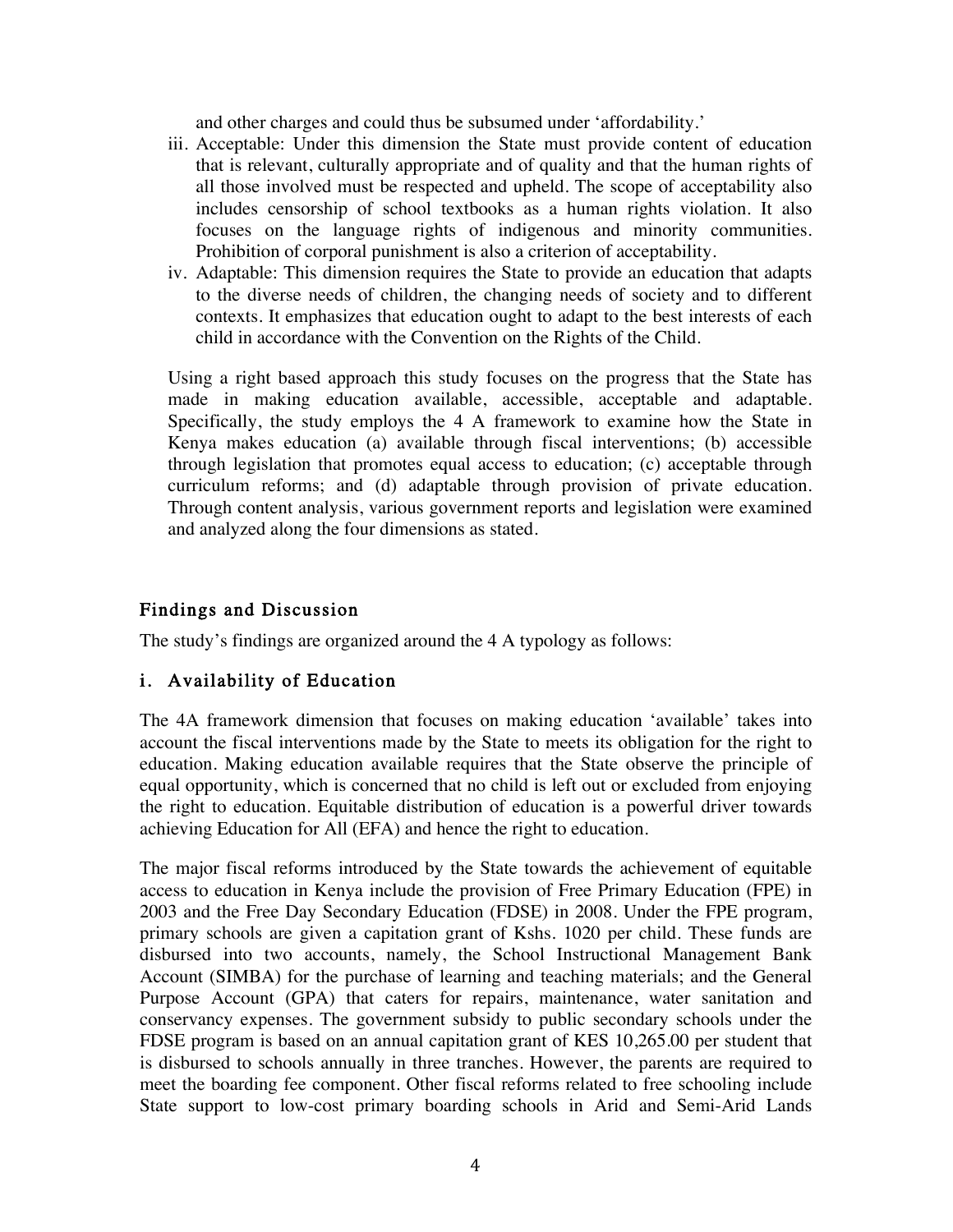(ASALs) and additional annual capitation grant of Kshs. 2000 per pupil for all children enrolled in special education institutions and units attached to regular primary schools. With the introduction of these fiscal interventions it was hoped that the children who had been kept out of school due to poverty would access education (Republic of Kenya and UNESCO, 2012).

As a result of the Free Primary Education (FPE) initiative, it was reported during the launch of the Education for All - End Decade Assessment (EFA-EDA) in 2010 that Kenya had increased enrolment and participation at all levels of education, near gender parity at primary and secondary levels of education and increased opportunities for life skills and lifelong learning (Ongeri, 2011). As at 2011, the FPE initiative can be said to have achieved near Universal Primary Education (UPE). The Gross Enrolment Ratio (GER) at primary level stood at 109.8 % (109.8 % and 109.9 % for boys and girls respectively) in 2010. This is an indication that there are underage or overage children enrolled in the system (EMIS, 2011). The Net Enrolment Rate (NER) in Kenya stood at 91.4% (90.6% and 92.3 % for boys and girls respectively) though it falls short of the EFA target of 100% NER by 2010. This situation is attributed to the exclusion of children in Northern Kenya (Arid and Semi-Arid Lands), girl child in areas with negative sociocultural attitudes, and child labor in agricultural, fishing and tourist potential areas (Republic of Kenya, 2012). Primary completion rates have been increasing at a rate of over 70% between 2004 and 2010. A positive trend has also been recorded in the transition rates from primary to secondary school increasing from 56% in 2004 to 72.5 % in 2010.

As a result of the Free Day Secondary Education (FDSE) initiative, enrolment rates have increased. From 2008, when the initiative was implemented, the secondary Net Enrolment Rate (NER) recorded a sharp increase from 28.9 % to 35.8% in 2009. This increase represents a rise of 10% compared to the 2% annual increase realized before the implementation of FDSE. However this increase slowed down in 2010 with a NER drop from 35.8 % in 2009 to 32% in 2010. Secondary enrolments were constrained by lack of adequate schools compared to primary schools (Republic of Kenya 2012). Although near gender parity (equal numbers of males and females relative to their respective populations) has been achieved, great disparities have been reported in the ASAL, rural areas and urban informal settlements (Republic of Kenya, 2012).

# ii. Accessibility of Education

The accessibility dimension requires the State to eliminate the barriers that prevent equal access to the right to education. Under this dimension an analysis was done on the role of the State in addressing non-discrimination in education. International human rights instruments recognize the barriers to the right to education. States that are signatories to these instruments have an obligation to eliminate discrimination. These commitments are binding on the State as a matter of international law.

Kenya is a signatory to the several international human rights instruments that make it a right of every human being to access education. These include: the International Covenant on Economic, Social and Cultural Rights (UN, 1966), Beijing Declaration and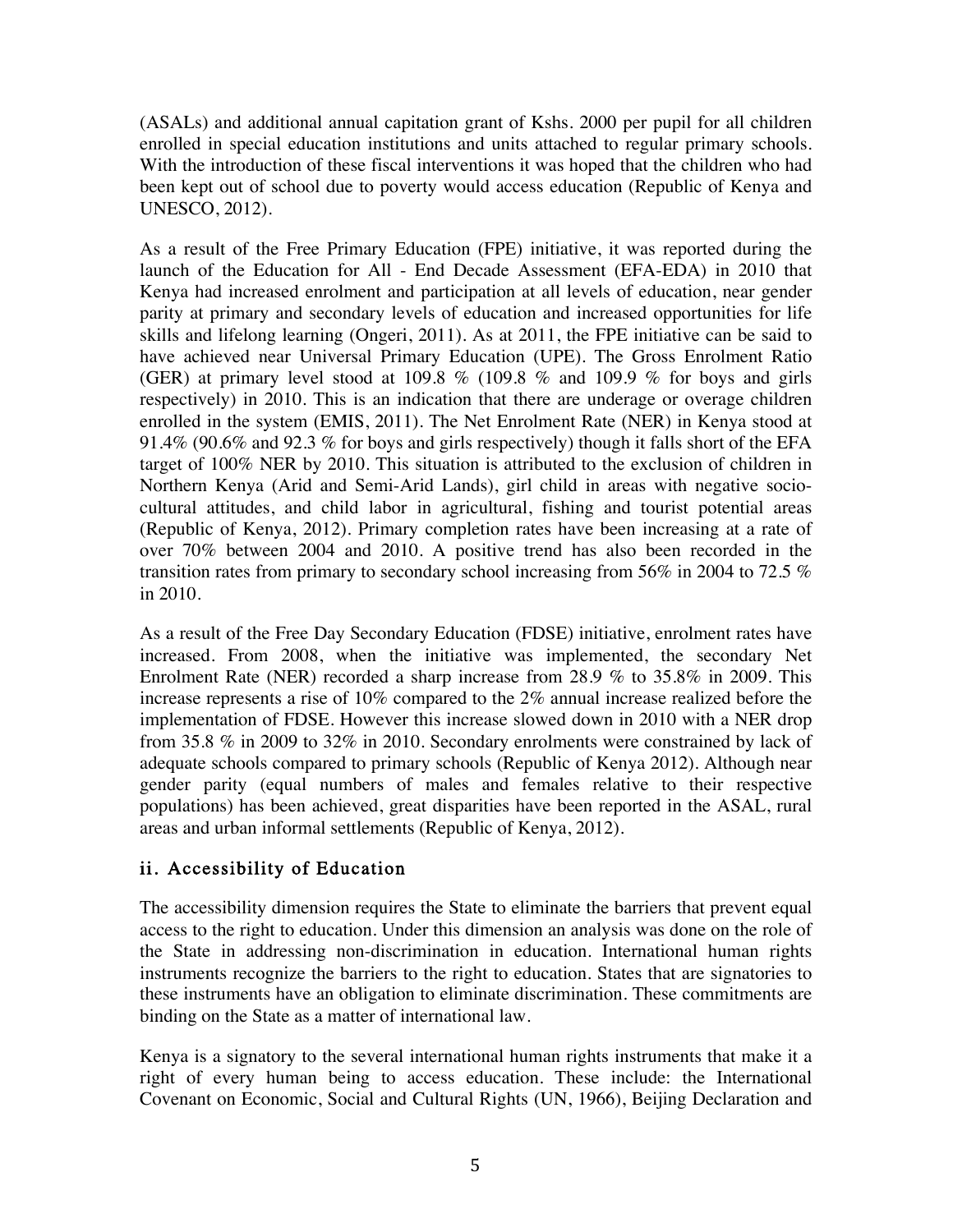Platform for Action (1995), the Convention on the Elimination of All Forms of Discrimination against Women (CEDAW) (UN, 1979), the United Nations Convention on the Rights of the Child (CRC) (UN, 1989), the African Charter on the Rights and Welfare of the Child (OAU, 1999), the African Charter on Human and Peoples Rights (ACHPR, 2003), Education for All (EFA) (UN, 1990) which emanated from the Universal Declaration of Human Rights (UDHCR) and the Millennium Declaration from which the Millennium Development Goals (MDGs) derive (Republic of Kenya, 2007).

The Constitution of Kenya, 2010 guarantees that every person has the right to education and that every child has the right to free and compulsory basic education (GOK, 2010). A person with any disability is entitled to access educational institutions and facilities for persons with disabilities that are integrated into society to the extent compatible with the interests of the person. It guarantees that measures shall be taken, including affirmative action programs, to ensure that the youth access relevant education and training. Further, the Constitution commits to design affirmative action programs that ensure that minorities and marginalized groups are provided special opportunities in educational and economic fields.

The State has entrenched the right to education in various national laws, sessional papers and policies. Under the Education Act (2013), Children's Act (2001) and Disability Act (2003) and in sessional papers, namely, Education Sessional paper No. 1/ 2005 and Sessional Paper No. 14/2012 the State guarantees the right of every learner to equitable access to education, quality and relevant education including protection against unfair discrimination. More importantly, the current Education Act (2013) guarantees the right to free and compulsory basic education. In addition, there are several education policies that address the human rights issues of non-discrimination, equal opportunity and participation such as the Education Sector Policy on HIV and AIDS (2004), Gender Policy in Education (2008), the National Special Needs Education Policy framework (2009), Alternative Provision of Basic Education and Training Policy (2009), and the National Policy Framework for Nomadic Education (2010).

From a rights perspective, the critique for legislation in Kenya is that there are some laws that compromise or violate the right to access basic education. For example, there are no provisions for access to basic education for offenders aged 17-18 years of age in the Prisons Act (Cap 90). The National Youth Service Act (Cap 208) allows persons who are children to be engaged in the Youth Service or to serve in the armed forces when they should be accessing education and training. The Industrial Act (Cap 237) allows children aged between 15 and 18 years in activities in industry. The Employment Act (Cap 226) allows for the employment of children between 16 and 18 years.

The Marriage Ordinance Act (Cap 150), Hindu Marriage and Divorce Act (Cap 157), Mohammedan and Divorce Act (Cap 155) and the Kadhis Courts (Cap 11) allow for the solemnization of marriages of the girl child before the age of 18 years (Republic of Kenya, 2007).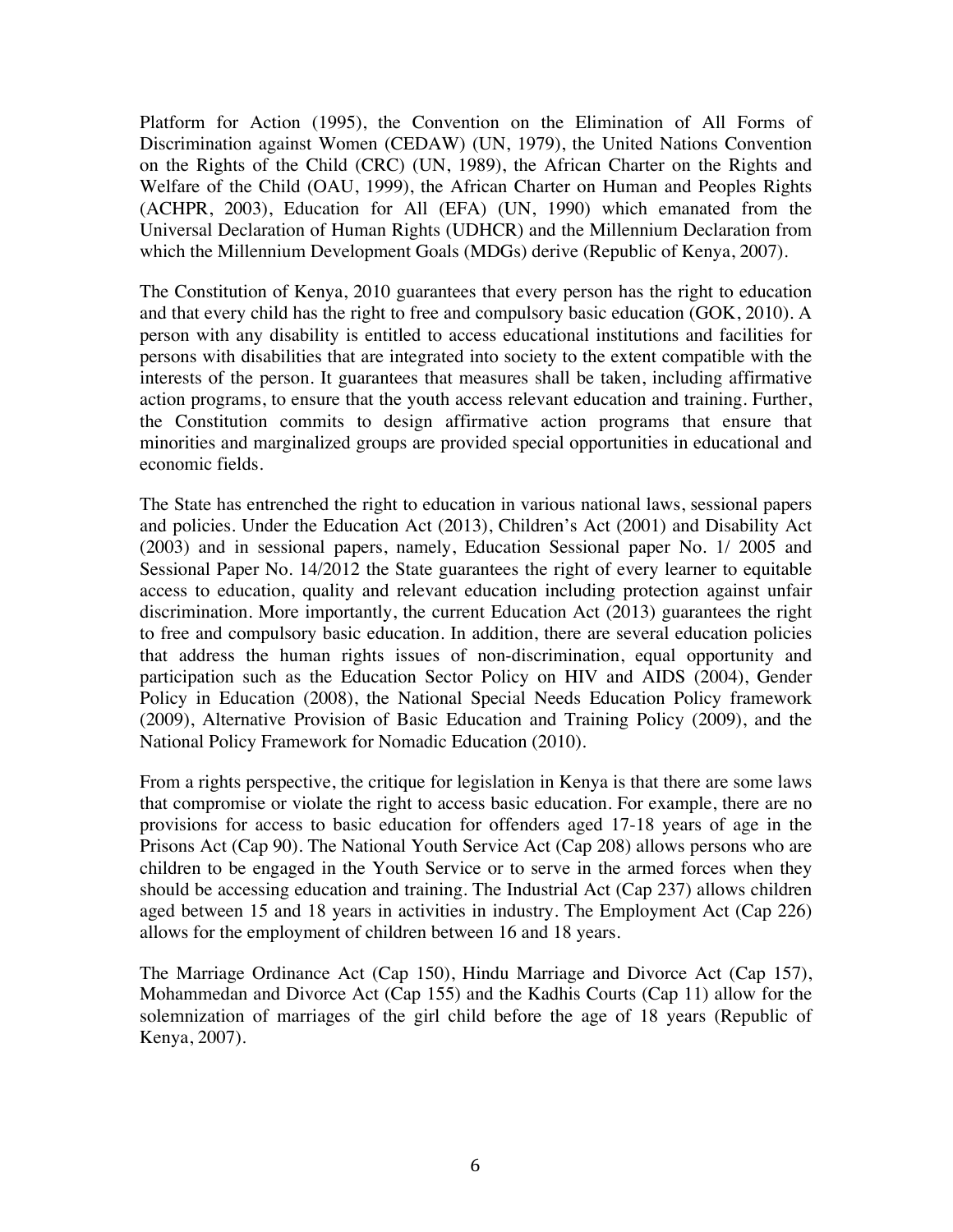### iii. Acceptable Education

As previously discussed, the acceptability dimension of the A4 framework requires the State to provide relevant, culturally appropriate and quality content. This dimension was analyzed by examining the State's human rights obligation to provide acceptable education. In so doing a review is made of the curriculum reforms undertaken by the State to provide relevant, culturally appropriate and quality content.

The central concern of the first Kenya Education Commission (GOK, 1964) was to reform the education system inherited from the colonial government. The principle preoccupation of this report was to introduce an education system that promoted national unity and inculcated in the learners the desire to serve their nation (Simuyu, 2001). Just as racism was central to the colonial education system, so was nationalism central to the post-colonial education system. Reversing the education system of the colonial government and replacing it with one that supported a human rights-based education was therefore an immediate concern for the post- colonial government.

The early curriculum reforms were therefore geared at making the content of education culturally appropriate. These reforms included the overhauling of the existing racist curriculum and replacing it with the Kenyan content, particularly in history, geography and music. Africanized textbooks were published by the Jomo Kenyatta Foundation gradually to replace colonial textbooks. The Kenya Institute of Education was mandated to produce a new curriculum. The State to this extent, conformed to the Convention on the Protection and Promotion of Diversity in Cultural Expressions, which obligates States to respect cultural diversity in educational programs (UNESCO, 2005). Nevertheless, the State was criticized in 1974 for promoting Eurocentric literature. This motivated the introduction of reforms, which saw the introduction of African oral literature and other Third World literature in schools (Kay, 1975; Woolman, 2001).

The State also allowed the use of Kiswahili and mother tongue to be used as languages of instruction in early grade learning. This is in tandem with the UNESCO convention against discrimination (1960), which provides for the right to use and to be taught in one's own language provided it does not exclude the minorities and that it is not using a lower standard than the one generally provided. However, it is noted that Kenya adopted English, a non-African language, as its language of instruction. This nevertheless is a challenge that faces several African States that do not have ethnically neutral languages (Kay, 1975; Woolman, 2001; Sa, 2007).

In 1985 the State introduced curriculum reforms aimed at making the content of education relevant to the learners. This was based on the recommendations of the report of the Presidential Working Party on Second University in Kenya (Mackay, 1981), which called for an overhaul of the content and structure of the education system. Under a new 8-4-4 system, which comprised of 8 years of primary schooling, 4 years of secondary schooling to be eligible for 4 years of university education, the State introduced a broad based curriculum that was meant to offer learners with pre-vocational skills in technical education. The 8-4-4-education system thus replaced the 7-4-2-3-education model of 7 years of primary schooling, 4 years of secondary schooling, and 2 years of advanced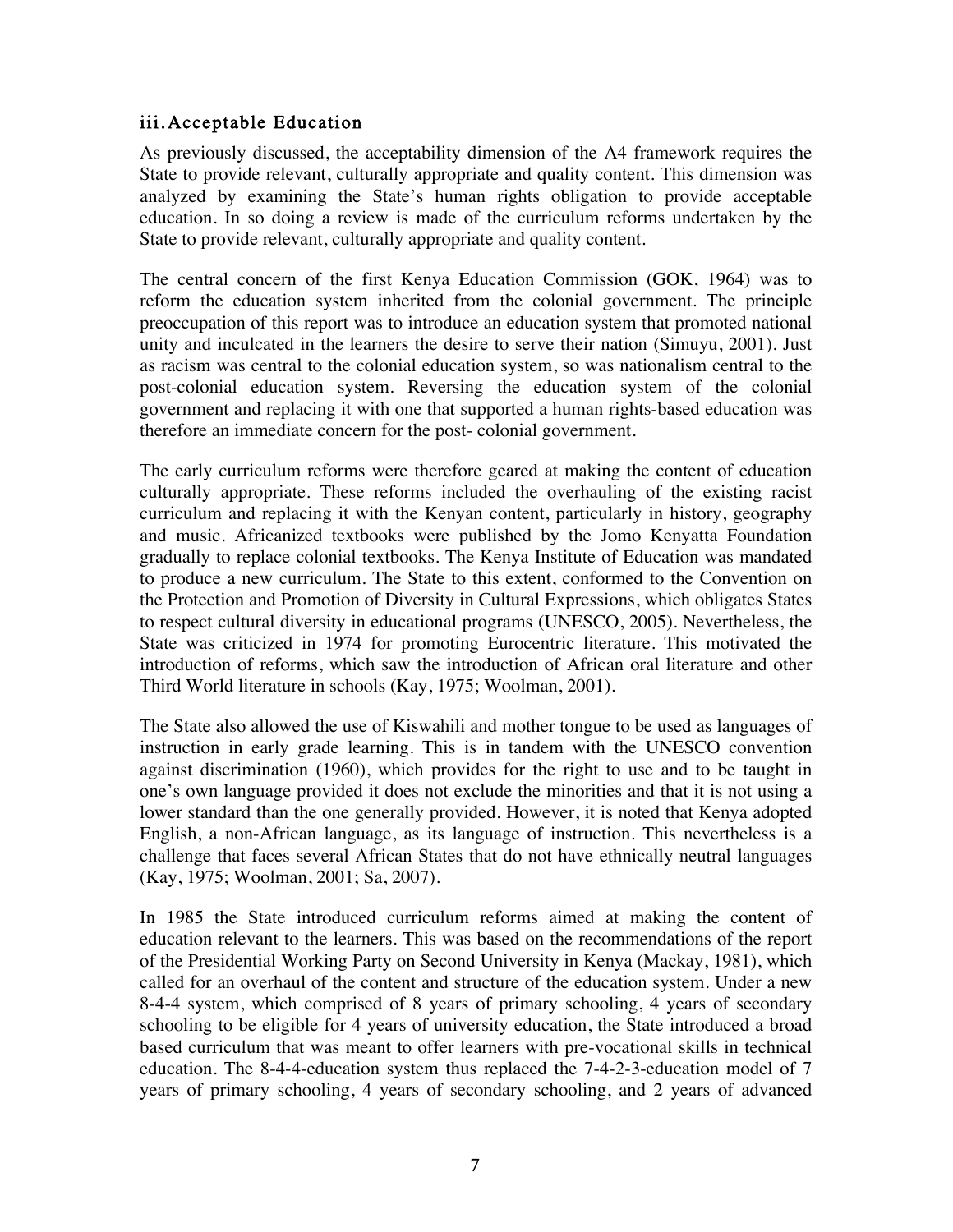secondary schooling to be eligible for 3 years of university education that had been critiqued for being too academic for direct employment and elitist and individualistic (Republic of Kenya and UNESCO, 2012; Simuyu, 2001).

It is worth noting that the Commission of Inquiry into the Education System of Kenya (Koech Report, 2000) recommended for the reorganization of the content and reduction of subjects in the 8-4-4-curriculum towards improving the quality of education. Although this report was never implemented, the Kenya Institute of Education (KIE) nevertheless revised the curriculum in 1992 and 2002 and the following issues were addressed: curriculum overload, overlaps within and across subjects and mainstreaming of emerging issues such as HIV and AIDs, child labor, environmental degradation and gender issues, among others (Republic of Kenya, 2010).

The right to quality education may however be compromised if one considers that the summative evaluation of the curriculum undertaken in 2010 revealed that the primary school curriculum does not adequately equip the learners with the necessary competencies to meet the demands of a knowledge based economy as per the aspirations of Kenya's Vision 2030. The primary education curriculum content was found to pay minor attention to inculcation of practical technological and entrepreneurial skills necessary for economic development. Gaps were found in the achievement of objectives on appreciation of aesthetic values and use of leisure time (Republic of Kenya, 2010).

# iv. Adaptable Education

The 4A framework requires the State to be responsive to the diverse needs of individual learners, the changing needs of society and the different contexts to which education systems should be adaptable. The 'adaptability' dimension reviewed the State's human rights obligation to provide private education. It has been argued that children from private schools are often unrecognized or unregistered; yet it is evident that these schools not only serve the elite and middle class, but also the poor (Tooley & Dixon, 2005). This is contrary to the UNESCO Convention against Discrimination in Education, which states that children have the right to private education. Moreover, Patrinos, Barrera-Osorio, Guáqueta (2009) argue that while the State plays an important role in delivering access to education, making high quality education accessible requires innovative programs and initiatives such as supporting private education. Increasing private provision of education raises interesting questions as to who gets private education. Does private supply of education enlarge the circle of opportunity? Has private supply of education translated into greater inclusion or increased exclusion? This section examined the role of the State in promoting the right to private education and whether the best interests of the child are upheld.

In response to the challenges of promoting access to education, the State has allowed private schools to complement public provision of education in Kenya. A total of 924,192 primary school children representing 10.8% of total primary education were enrolled in private schools in 2008. At the same time 171,097 secondary school children representing 12.31% of total enrolment were enrolled in private secondary schools (Republic of Kenya, 2011). In this context, it can be argued that the State has upheld the right to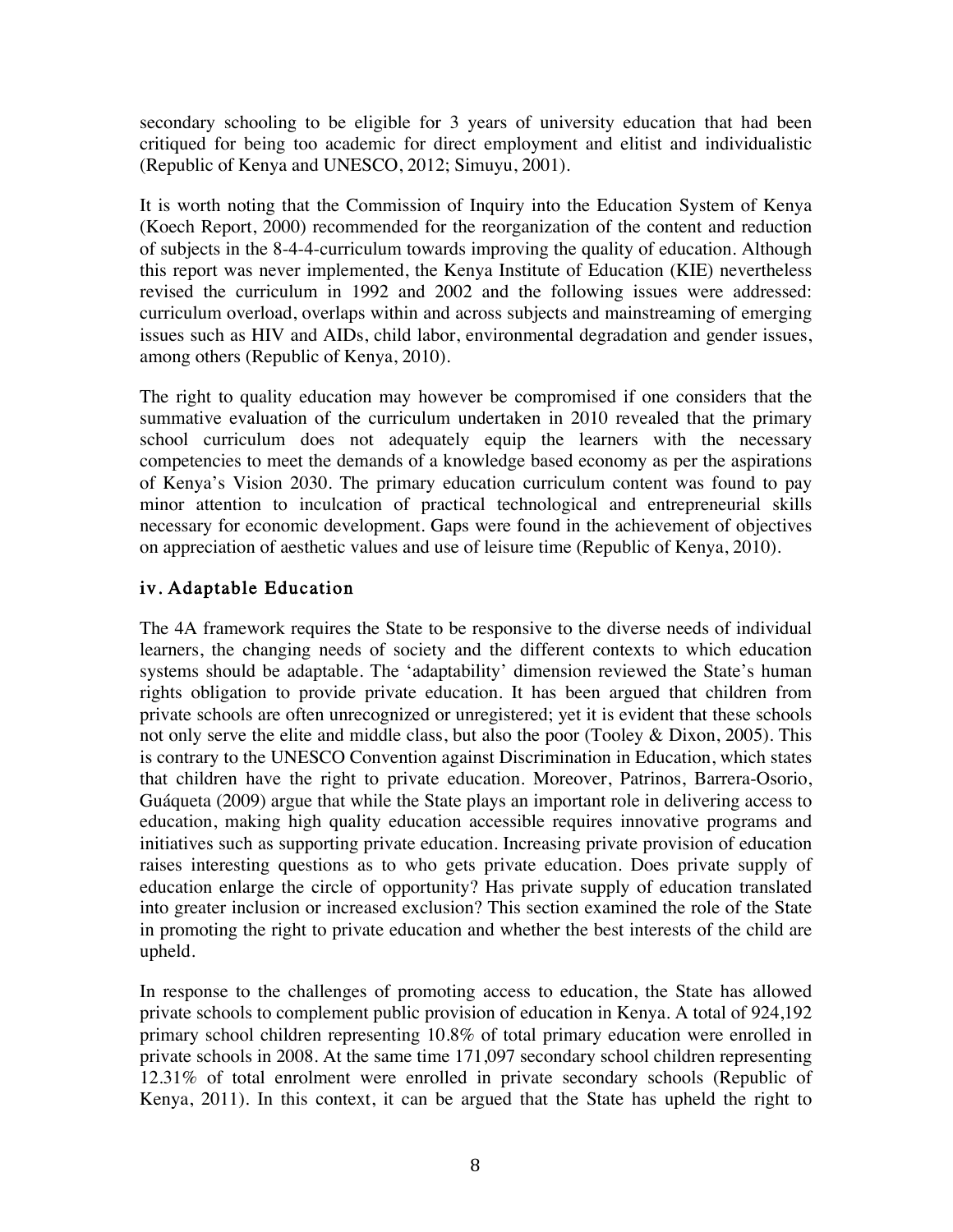#### private education.

However, the State has been criticized by the private education sector for violating the right to private education with respect to its admission criteria for public national secondary schools. In 2011 the Ministry of Education implemented a quota system that allowed children from public primary schools to take larger slots in national secondary schools than their counterparts from private primary schools. 'Private' children constituted a dilemma because they constituted about 10% of the total primary school population and about 50% of this minority was being admitted to the national secondary schools due to their superior performance in the Kenya Certificate Primary Education (KCPE). The solution was affirmative action to cushion the 'public' children (Opiyo, 2011; Glennerster et al, 2011).

Not unexpectedly, there was an outcry from the private education stakeholders following the implementation of this quota system. It was reported in a local newspaper that; "the Government is punishing pupils over its failure to furnish public schools for fair competition" (Anyuor, 2012). The quota system was challenged in court by the Kenya Private School Association, which viewed it as discriminatory and oppressive. The court ruled in favor of the State, saying that the policy introduced by the Ministry of Education was not in any way discriminative. The judges observed that if merits were the only qualification to be considered in form one selection, it would mean that private schools would take the large share in top national schools (Maina, 2011).

Affirmative action, such as the quota system, aimed at giving 'public' children an advantage in attaining admission in national secondary schools, does not take into account that there are children from poor households attending private schools. Tooley and Dixon (2005:1) found that "in the slum of Kibera, Nairobi, Kenya (reportedly the largest slum in sub- Saharan Africa)... the large majority of poor children attended private, not public, schools". From the rights of the child perspective, education policies need to be adapted to the local reality that private education is not a privilege for the wealthy.

# Conclusion

The goal of this article was to review the progress made by the State in promoting the right to education. The study used the 4A framework (availability, accessibility, acceptability and adaptability) to examine the State's effort in legitimizing and implementing the right to education. Preliminary evidence suggests that the State has made relative progress in promoting the right to education.

The State has made efforts to make education available through fiscal interventions such as the Free Primary Education (FPE) and Free Day Secondary Education (FDSE) initiatives. Other fiscal reforms related to free schooling include the support to low-cost primary boarding schools in Arid and Semi-Arid Lands (ASALs) and all children enrolled in special education institutions and units attached to regular primary schools. As a result, the State has realized increased enrolment and participation at all levels of education, near Universal Primary Education (UPE), near gender parity at primary and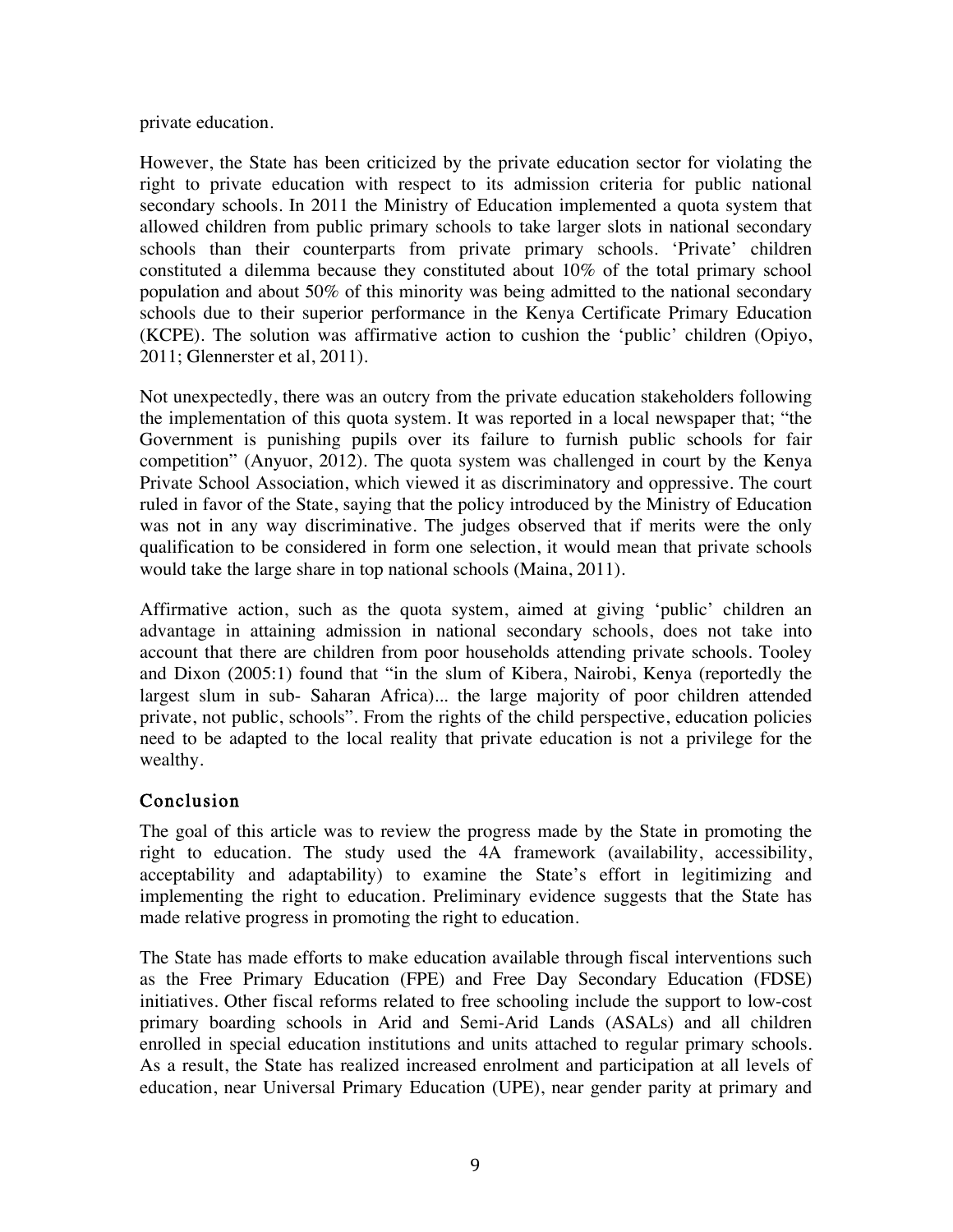secondary levels of education and increased opportunities for life skills and lifelong learning.

Nevertheless, these fiscal initiatives have tended to exclude the children in Northern Kenya (Arid and Semi-Arid Lands), girl child in areas with negative socio-cultural attitudes, and child labor in agricultural, fishing and tourist potential areas, yet these are the children who ought to have been included. Furthermore, equal access to secondary education is a challenge as is evident in the 70% transition rate of children from primary to secondary schools. According to Lewin (2007) access to education is not meaningful unless it results in reasonable chances of transition to lower secondary grades, especially where these are within the basic education cycle. There is need, therefore, for the State to increase the number of secondary schools to cope with the admission of children coming out of the primary cycle if the right to education is to be achieved.

Additionally, the State has enhanced accessibility to education through its legal commitments to international human rights instruments and has entrenched these commitments in various laws, sessional papers and policies. Kenya is a signatory to several international human rights instruments that make it a right of every human being to access education. The right to education has been enshrined in: (a) the newly promulgated Constitution of Kenya (2010); (b) laws such as the Education Act (2013), Children's Act (2001) and Disability Act (2003); (c) Sessional papers such as Education Sessional Papers No.1/ 2005 and Sessional Paper No. 14/2012; and (d) polices such as the Education Sector Policy on HIV and AIDS (2004), Gender Policy in Education (2008), the National Special Needs Education Policy framework (2009), Alternative Provision of Basic Education and Training Policy (2009), and the National Policy Framework for Nomadic Education (2010).

Notwithstanding, the right to education is still violated by several laws, namely, the Prisons Act (Cap 90), the National Youth Service Act (Cap 208), the Industrial Act (Cap 237), the Employment Act (Cap 226), the Marriage Ordinance Act (Cap 150), Hindu Marriage and Divorce Act (Cap 157), Mohammedan and Divorce Act (Cap 155) and the Kadhis Courts (Cap 11). There is need to reform these laws so as to achieve the right to education.

Further, the State has made progress towards providing relevant, culturally appropriate and quality content through various curriculum reforms. First, the State has made education content culturally appropriate by Africanizing the curriculum and textbooks, which during the colonial era had excluded African knowledge. Second, the State has attempted to make education content relevant by introducing a broad based curriculum meant to offer learners with pre- vocational skills in technical education under the new 8- 4-4 (8 years of primary schooling, 4 years of secondary schooling to be eligible for 4 years of university education) education system. Third, to improve the quality of education content, the State undertook other curriculum reforms aimed at addressing issues such as curriculum overload, overlaps within and across subjects and mainstreaming of emerging issues such as HIV and AIDs, child labor, environmental degradation and gender issues. If the right to quality content is to be achieved, the 8-4-4 curriculum will need further reform to address the issues of Vision 2030, practical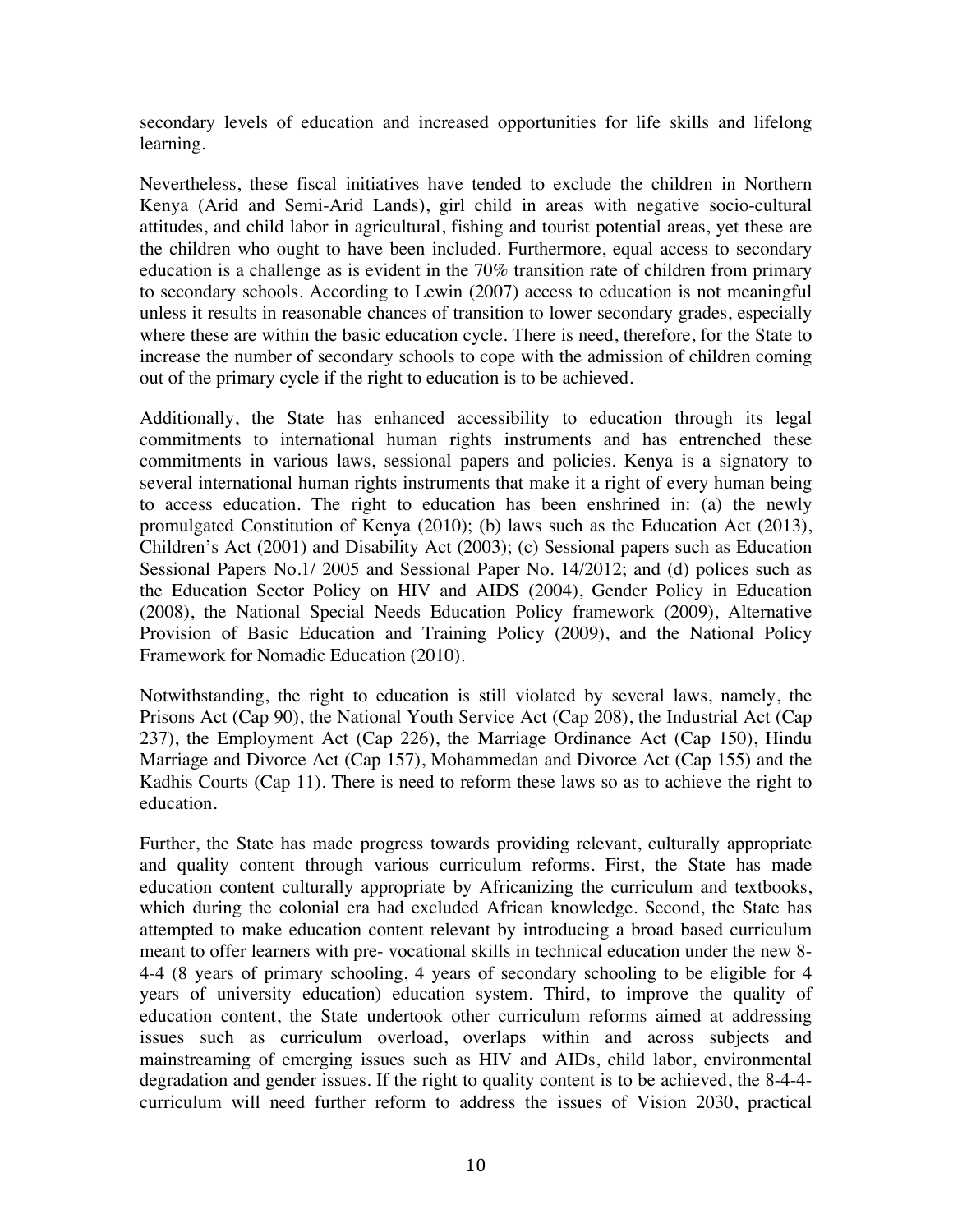technological and entrepreneurial skills and aesthetic values.

Finally and in the context of making education adaptable to different contexts, the State has supported the provision of private provision of education. However the right to private education appears to be violated with the introduction of affirmative policies that disadvantage children from private schools and seem to be at odds with the right to private education as enshrined in the UNESCO Convention against Discrimination in Education. Moreover, children from poor households, who should be included in education, are disadvantaged when they attend private schools through such policies. In this context, the State is obliged to ensure that the right to private education is respected, protected and fulfilled.

### References

ACHPR (2003) Protocol to the African Charter on Human and Peoples Rights on the rights of women in Africa: Adopted by the 2nd Ordinary Session of the Assembly of the Union Maputo, 11 July 2003 African Commission of Human and Peoples Rights (ACHPR) Accessed on 14.2.12 at http://www.achpr.org/english/\_info/women\_e n.html

Anyuor N. (2012) "Educationists: Quota system reward to bright poor pupils" Nairobi: The Standard Newspaper, 31/01/2012. Accessed on 10.4.12 at website: http://www.standardmedia.co.ke/politics/Insi dePage

Anderson, E. J. (1970) The Struggle for the School London: Longmans.

Bourdieu, P . (2001) Masculine domination Cambridge: Polity Press.

Brayon, J. B. (2013) Enacting a common core curriculum: The Kenyan Study. Delta Kappa Gamma Bulletin Vol 79, No. 2: 40- 46

Collins, C., & Yeskel, F. (2005). Economic apartheid. New York: New Press.

Glennerster R., Kremer M., Mbiti I. and Takavarasha K (2011) Access and Quality in the Kenyan Education System: A Review of the Progress, Challenges and Potential Solutions. Accessed on 10.4.12 at website: http://www.povertyactionlab.org/publication/ access-and-quality-kenyan-education- system

Gould W. T. S. (1974) Secondary school admissions policies in Eastern Africa: Some regional issues Comparative Education Review Vol. 18, No. 3, Oct., 1974

Haran, H. and Tormey, R. (2003). Celebrating Difference Promoting Equality: Towards a Framework for Intercultural Education in Irish Classrooms, Limerick: Centre for Educational Disadvantage Research

HRBA Portal (2003) Human Rights Based Approach Accessed on 11.3.13 at website: http://hrbaportal.org/the-un-and-hrba

Kay, S. (1975) Curriculum innovations and traditional culture: A case history of Kenya.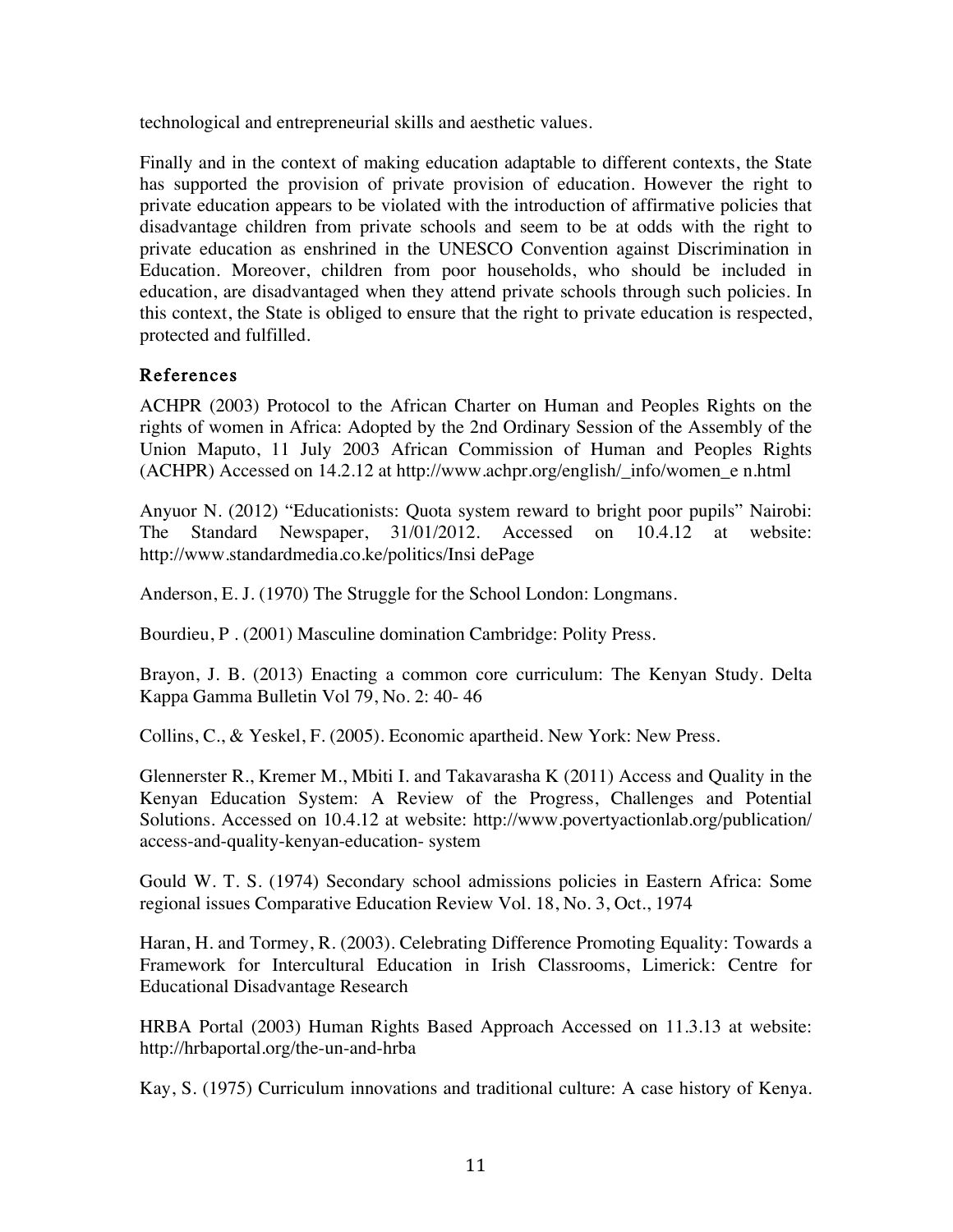Comparative Education, 11 (3), 183-191.

Lewin, K. M. (2007) Improving Access, Equity and Transitions in Education: Creating a Research Agenda, CREATE Pathways to Access, Research Monograph No 1. Brighton: University of Sussex.

Maina C. (2011) "Private schools lose Form one quota system" Nairobi, The Star Newspaper. 17 September 2011 Accessed on 10.4.12 at website; http://www.thestar.co.ke/national/national/40775-private- schools-lose-form-one-quota-system

MOE (2007) Gender in Education Policy Nairobi: Ministry of Education.

OAU (1999) African Charter on the Rights and welfare of the child. OAU Doc. CAB/LEG/24.9/49 (1990), entered into force Nov. 29, 1999

OHCHR (2009) Applying a human rights-based approach to climate change negotiations, policies and measures Paris: UN High Commissioner for Human Rights (OHCHR)

Ongeri, S. K. (2011) 'Monitoring and measuring progress in Education for All (EFA) since Dakar: National Assessment in Kenya' Report made at the East African High Level Forum on Education for All on  $13<sup>th</sup> - 14<sup>th</sup>$  September 2011, Nairobi, MOE.

Opiyo, P. (2011) "Ongeri to private schools: new form one admission formula is fair" The Standard Newspaper, 8<sup>th</sup> Feb 2011.

UN (United Nations) (1966) International Covenant on Economic, Social and Cultural Rights (ICESCR) New York: UN

\_\_\_\_\_\_\_\_\_\_\_\_\_\_\_\_\_\_ (1979) The Convention on the Elimination of All Forms of Discrimination against Women (CEDAW). New York: UN

\_\_\_\_\_\_\_\_\_\_\_\_\_\_\_\_\_\_(1989) The United Nations Convention on the Rights of the Child (CRC). New York: UN

\_\_\_\_\_\_\_\_\_\_\_\_\_\_\_\_\_1990. Convention on the Rights of the Child. United Nations, Treaty Series. Available: http://www.unicef.org/russia/media\_7085.ht ml New York: UN

UNCESR (1999) General Comment No. 13: The Right to Education, UN Doc. E/C. 12/1999/10.

UNESCO (1960) UNESCO Convention against Discrimination in Education Paris: UNESCO

\_\_\_\_\_\_\_\_ 1990. World Declaration on Education for All Paris: United Nations Educational, Scientific and Cultural Organization (UNESCO).

\_\_\_\_\_\_\_\_ (2000). The Dakar Framework for Action: Education for All Paris, France: United Nations Educational, Scientific and Cultural Organization (UNESCO).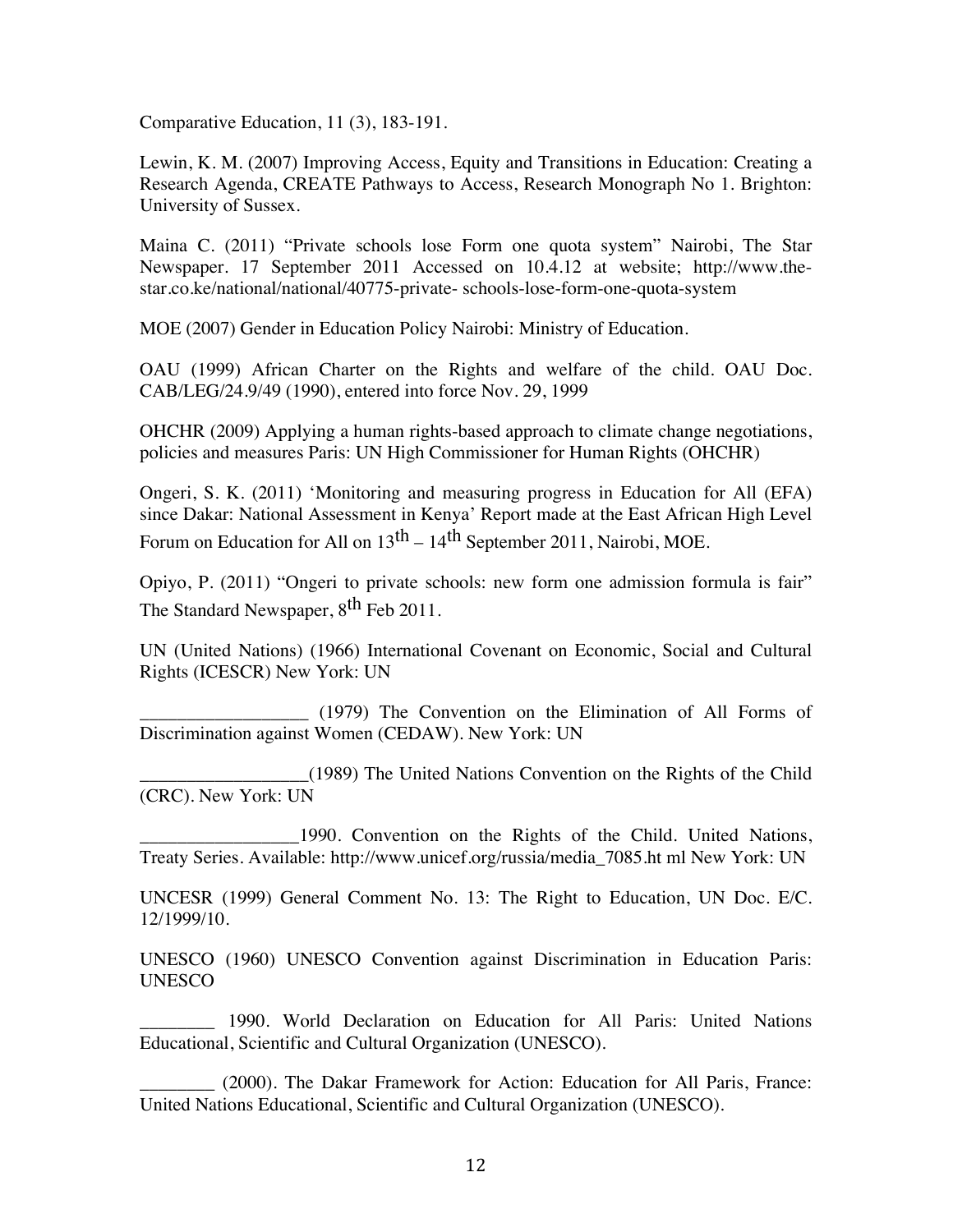\_\_\_\_\_\_\_\_(2000) The EFA 2000 Assessment: Country Reports. Paris: UNESCO Accessed on 19.1.12 at website: http://www.unesco.org/education/wef/countr yreports/kenya/rapport\_1.html

\_\_\_\_\_\_\_(2005) UNESCO Convention on the Protection and Promotion of the Diversity of Cultural Expressions. Paris: UNESCO.

\_\_\_\_\_\_\_\_(2005) Guidelines for Inclusion: Ensuring Access to Education for All Paris: UNESCO.

UNICEF (2000) Defining Quality in Education New York: United Nations Children's Fund (UNICEF)

\_\_\_\_\_\_\_ (2010) Equity and Inclusion in Education Paris: UNICEF.

UNDP (2003) The Human Rights Based Approach to Development Cooperation: Towards a

\_\_\_\_\_\_\_\_\_\_\_\_\_\_\_\_ (1999) Total integrated quality education and training (TIQET): Report of the commission of inquiry into the education system of Kenya. Nairobi: Government Printer.

\_\_\_\_\_\_\_\_\_\_\_\_\_\_\_\_\_\_(2001) The Children's Act 2001. Kenya Gazette Supplement No 95, Acts No 8. The Government Printer: Nairobi.

\_\_\_\_\_\_\_\_\_\_\_\_\_\_\_\_ (2008) Millennium Development Goals Status Report for Kenya 2007. Nairobi: Government Printer. The Government Printer: Nairobi.

\_\_\_\_\_\_\_\_\_\_\_\_\_\_\_\_ (2007) Report of the Taskforce of the Review and Harmonization of the Legal Framework on Education, Training and Research Government Printer: Nairobi.

 $(2010)$  Summative evaluation of the primary school education curriculum Nairobi: Government Printer

\_\_\_\_\_\_\_\_\_\_\_\_\_\_\_\_\_ (2012) Sessional paper No. 14/2012 Nairobi: Government Printer

\_\_\_\_\_\_\_\_\_\_\_\_\_\_\_\_\_ (2013) Education Act No. 14/2013 Nairobi: Government Printer

Republic of Kenya and UNESCO (2012) Education for All: End Decade Assessment 2001-2010. Nairobi: Ministry of Education and UNESCO.

Patrinos H. A., Felipe Barrera-Osorio F. and J. Guáqueta, (2009) The Role and Impact of Public-Private Partnerships in Education The International Bank for Reconstruction and Development / The World Bank

Sa, E. (2007) Language Policy for Education and Development in Tanzania Accessed on 19.3.13 at website: http://www.swarthmore.edu/SocSci/Linguisti cs/Papers/2007/sa\_eleuthera.pdf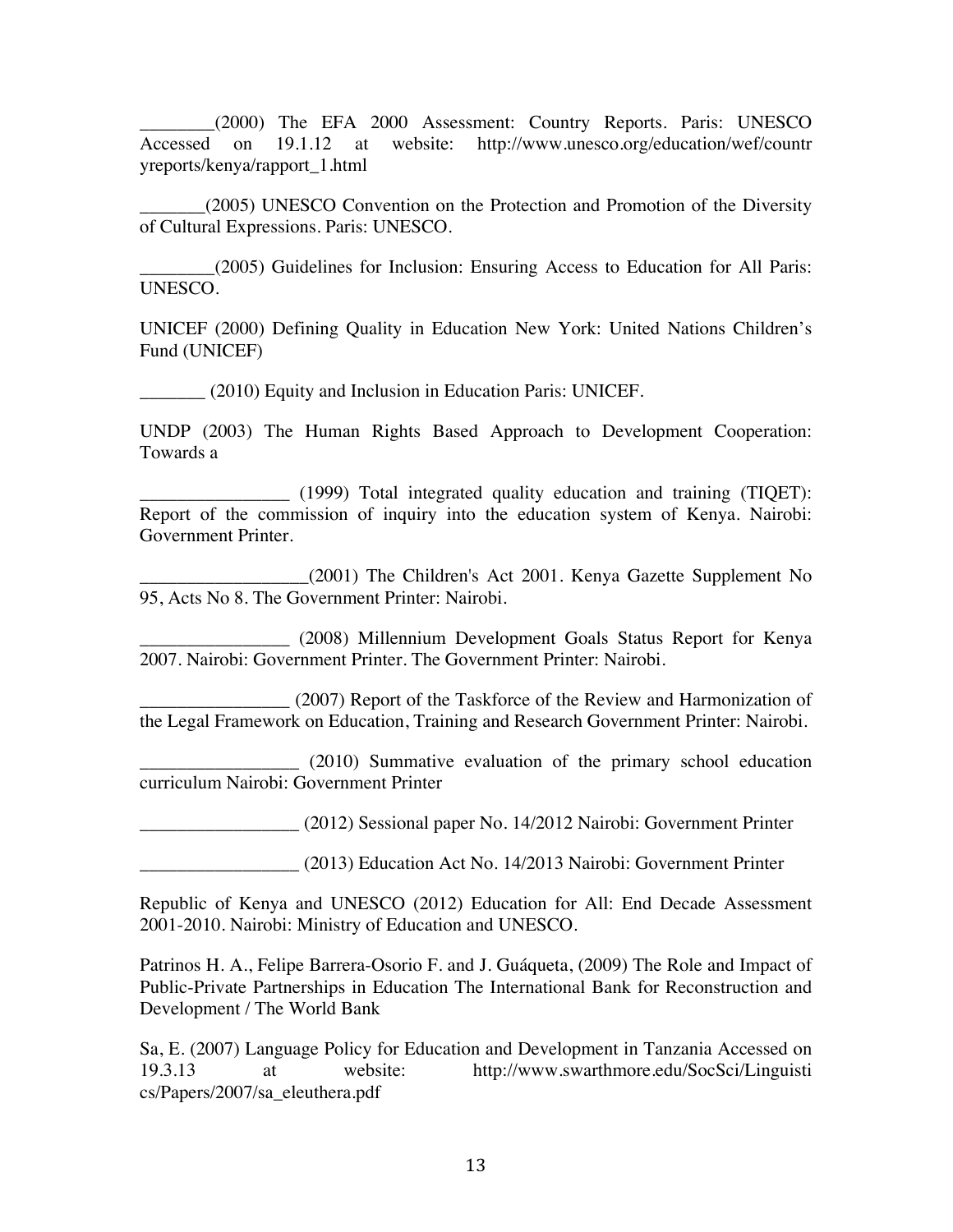Simiyu, J. W. (2001). Factors, which influence the teaching of technical and vocational subjects in primary schools in Uasin Gishu, district. Unpublished thesis. Eldoret: Moi University.

Common Understanding Agencies New York: UNDP

UNFPA (2004) The Human Approach New York: UNFPA

UNGEI (2010) Equity and Inclusion in Education Washington, DC: United Nations Girls Education Initiative United Nations Girls Education Initiative (UNGEI)

Milligan, L. (2011) Global Influences in Educational Policymaking: Free Secondary Education in Kenya Research in Post- Compulsory Education, v16 n3 p275-287

Mwiria, K. (1991) Education for Subordination: African Education in Colonial Kenya. History of Education, v20 n3 p261-73

Ruteere, M. (2006) Politicization as a Strategy for Recognition and Enforcement of Human Rights in Kenya Human Rights Review, January-March, pp1-12

Woolman, D. C. (2001) Educational reconstruction and postcolonial curriculum development, International Education Journal v2 n5 p27- 46

Republic of Kenya (1970) Development Plan 1970-1974. Nairobi: Government Printer.

\_\_\_\_\_\_\_\_\_\_\_\_\_\_\_\_ (1974) Development Plan, 1974-1978 Nairobi: Government Printer.

\_\_\_\_\_\_\_\_\_\_\_\_\_\_\_\_ (1979) Development Plan 1979-1983 Nairobi: Government of Kenya.

\_\_\_\_\_\_\_\_\_\_\_\_\_\_\_\_ (1964) Kenya Education Commission Report Republic of Kenya (Ominde Report) Nairobi: Government Printer.

\_\_\_\_\_\_\_\_\_\_\_\_\_\_\_\_ (1976) Report of the National Committee on Educational Objectives and Policies (Gathachi Report) Nairobi: Government Printer

\_\_\_\_\_\_\_\_\_\_\_\_\_\_\_\_ (1981) Second University: Report of presidential working party (Mackey Report). Nairobi: Government Printer.

Somerset, A. (2009) Universalising Primary Education in Kenya: The Elusive Goal Comparative Education, v45 n2 p233-250

Swift, A. (2003) How Not To Be a Hypocrite: School Choice for the Morally Perplexed Parent London and New York, Routledge

Tooley J. and P. Dixon, 2005 Private Education is Good for the Poor: A Study of Private Schools Serving the Poor in Low-Income Countries Accessed on 19.3.13 at website:http://www.cato.org/publications/white-paper/private-education-is-good-poor